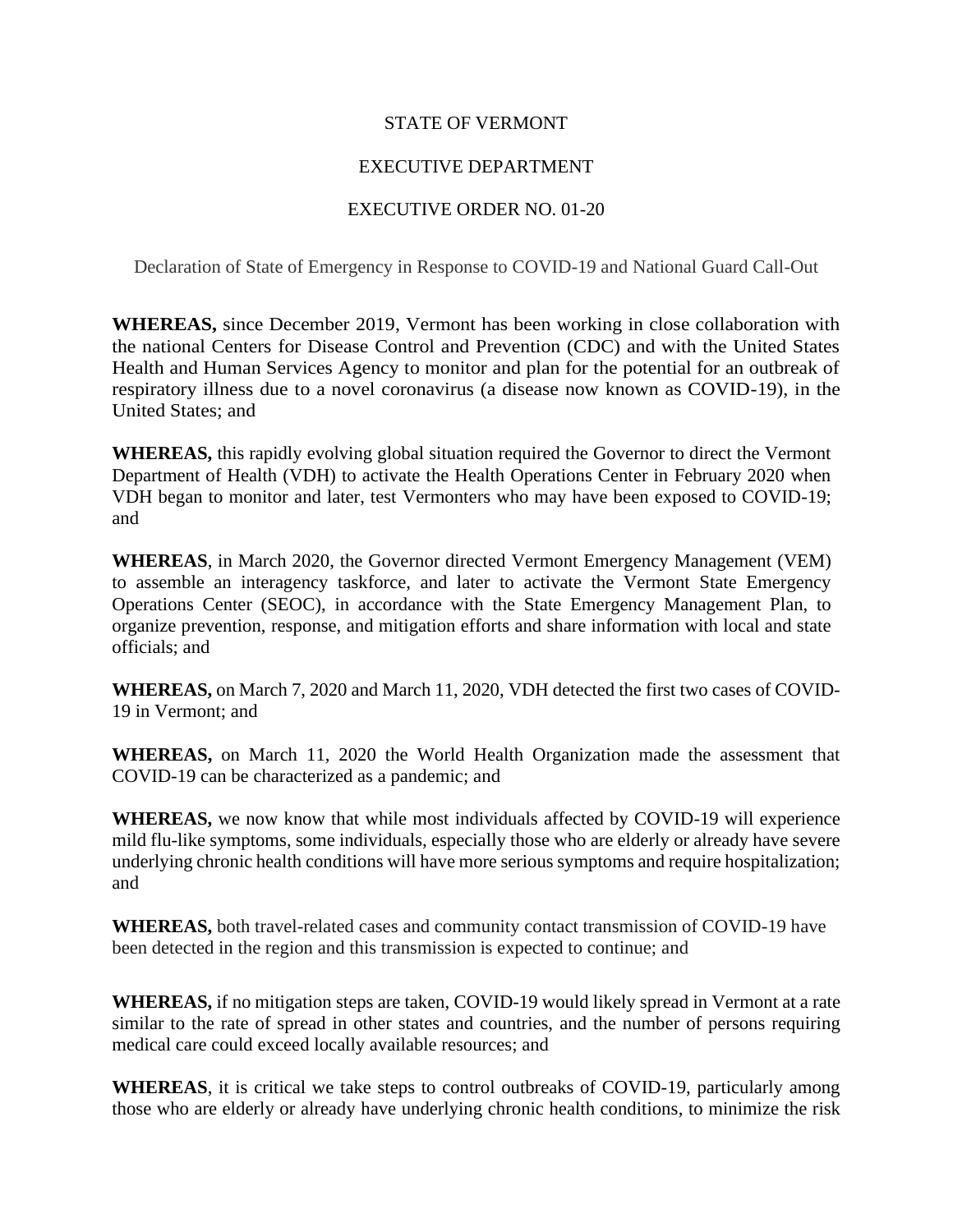to the public, maintain the health and safety of Vermonters, and limit the spread of infection in our communities and within our healthcare facilities; and

**WHEREAS**, Vermonters must come together as we have before in a crisis, to do our part to protect the very ill and elderly by preventing and slowing the spread of this virus and ensure those who experience the most severe symptoms have access to the care they need.

**NOW THEREFORE,** I, Philip B. Scott, by virtue of the authority vested in me as Governor of Vermont and Commander-in-Chief, Vermont National Guard, by the Constitution of the State of Vermont, Chapter II, Section 20 and under 20 V.S.A. §§ 8, 9 and 11 and Chapter 29, hereby declare a State of Emergency for the State of Vermont.

## **IT IS HEREBY ORDERED:**

- 1. All State licensed nursing homes (as defined in 33 V.S.A. § 7102(7)), the Vermont Psychiatric Care Hospital (VPCH) and Middlesex Therapeutic Community Residence shall prohibit visitor access to reduce facility-based transmission. This prohibition shall not apply to medically necessary personnel or visitors for residents receiving end of life care. Any visitors will be screened in accordance with recommendations by the Commissioner of the Vermont Department of Health.
- 2. All State licensed assisted living residences (as defined in 33 V.S.A. § 7102(1)), Level III residential care homes (33 V.S.A. 7102(10)(A)), and intermediate care facilities for individuals with intellectual disability (ICF/ID)  $(42 \text{ C.F.R.} \$ § 440.150), shall prohibit visitor access to reduce facility-based transmission. This prohibition shall not apply to two designated visitors, medically necessary personnel or visitors for residents receiving end of life care. Any visitors will be screened in accordance with recommendations by the Commissioner of the Vermont Department of Health.
- 3. All State therapeutic community residences (as defined in 33 V.S.A. § 7102 (11)), and Level IV residential care homes (33 V.S.A. § 7102 (10)(B)), shall restrict visitor access as necessary to reduce facility-based transmission. This restriction shall not apply to medically necessary personnel or visitors for residents receiving end of life care. Any visitors will be screened in accordance with recommendations by the Commissioner of the Vermont Department of Health.
- 4. All hospitals (as defined in 18 V.S.A. § 1902), except VPCH, shall develop visitation policies and procedures that conform to a minimum standard which shall be developed by the Agency of Human Services to restrict visitor access to reduce facility-based transmission.
- 5. In order to limit exposure and protect state employees, all non-essential out-of-state travel by State employees for State business is hereby suspended. The Secretary of Administration shall, in consultation with the Commissioner of Health, develop guidance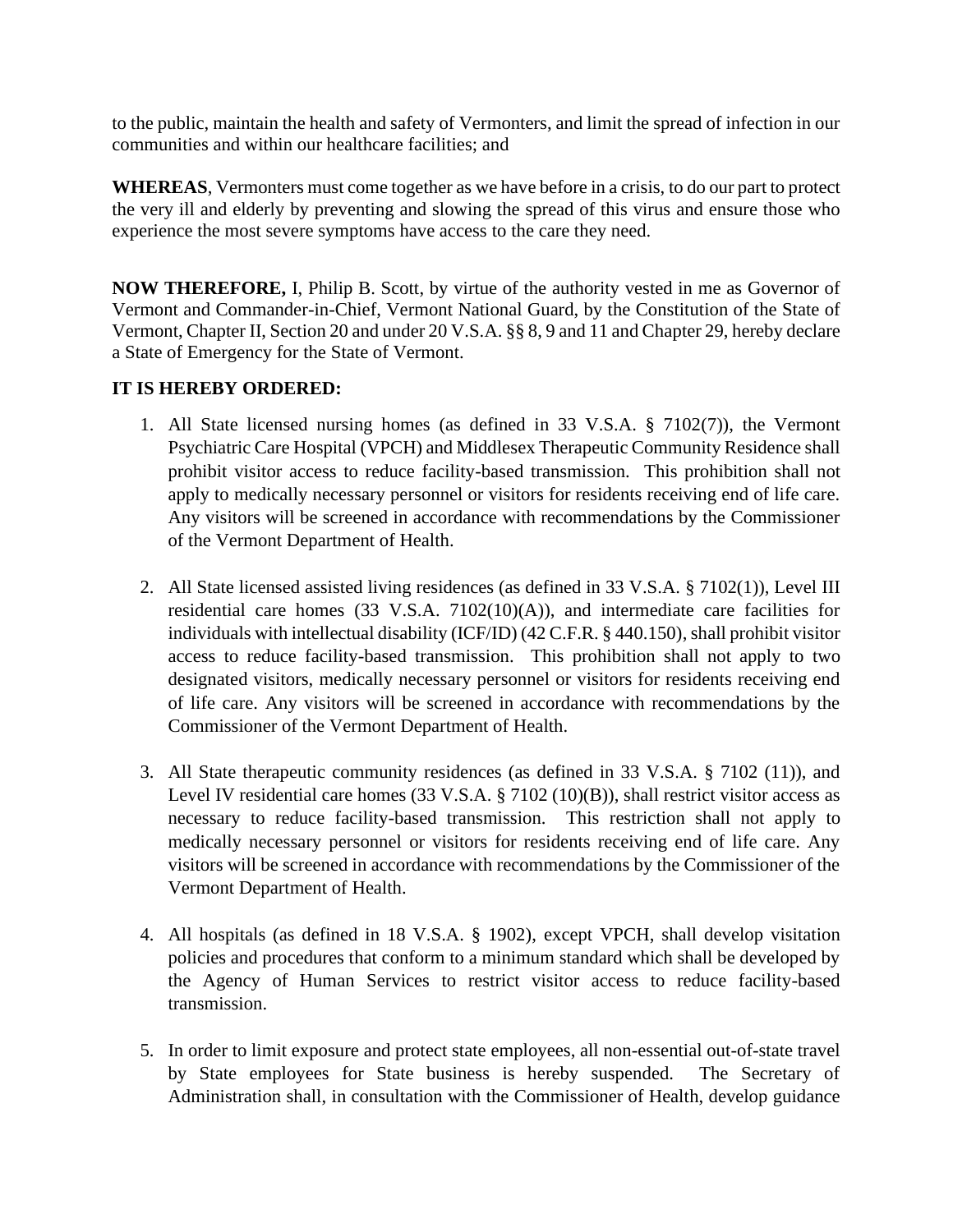for employees returning from out-of-state travel. The Secretary of Administration shall also, in consultation with the Commissioner of Human Resources, encourage and facilitate telework among those State employees with the capacity to work remotely.

6. To help preserve and maintain public health, I hereby prohibit all large non-essential mass gatherings of more than 250 people in a single room or single space at the same time for social and recreational activities, such as an auditorium, stadium, arena, large conference room, meeting hall, cafeteria, theater, or any other confined indoor or confined outdoor space.

A "non-essential mass gathering" does not include normal operations at airports, bus or railway stations where 250 or more persons may be in transit. It also does not include typical office environments or retail or grocery stores where large numbers of people are present, but where it is unusual for them to be within arm's length of one another. Questions from commercial recreational entities, event sponsors and others shall be directed to the SEOC which shall provide appropriate guidance.

- 7. In preparing for and responding to COVID-19, all agencies of the state shall use and employ state personnel, equipment, and facilities or perform any and all activities consistent with the direction of VDH and the Department of Public Safety (DPS)/VEM in accordance with the State Emergency Management Plan.
- 8. I hereby authorize and direct the Adjutant General to call into Active State Service, for the purpose of assisting and supporting the State of Vermont, in its efforts to respond to the conditions created or caused by COVID-19 in order to alleviate hardship and suffering of citizens and communities and in order to preserve the lives and property of the State, any and all units of the National Guard of the State of Vermont as he, in consultation with DPS/VEM, may deem appropriate to carry out the purposes of this Order.
- 9. The Department of Financial Regulation shall, in consultation with the Departments of Labor, Tax, and Finance and Management, collect data on the state's demographics and analyze the potential and actual impacts of a COVID-19 outbreak on the state's population, the labor force and the economy, including state revenues.
- 10. In order to limit the spread of COVID-19 through community contacts, DPS shall, in consultation with VDH, coordinate the allocation of statewide investigatory resources to enhance VDH capacity for contact tracing.
- 11. The Commissioner of Motor Vehicles is hereby directed to develop a plan to extend DMV licensing and registration renewal deadlines and other statutory and regulatory DMV requirements to mitigate contagion risk by reducing customer traffic throughout all DMV district offices.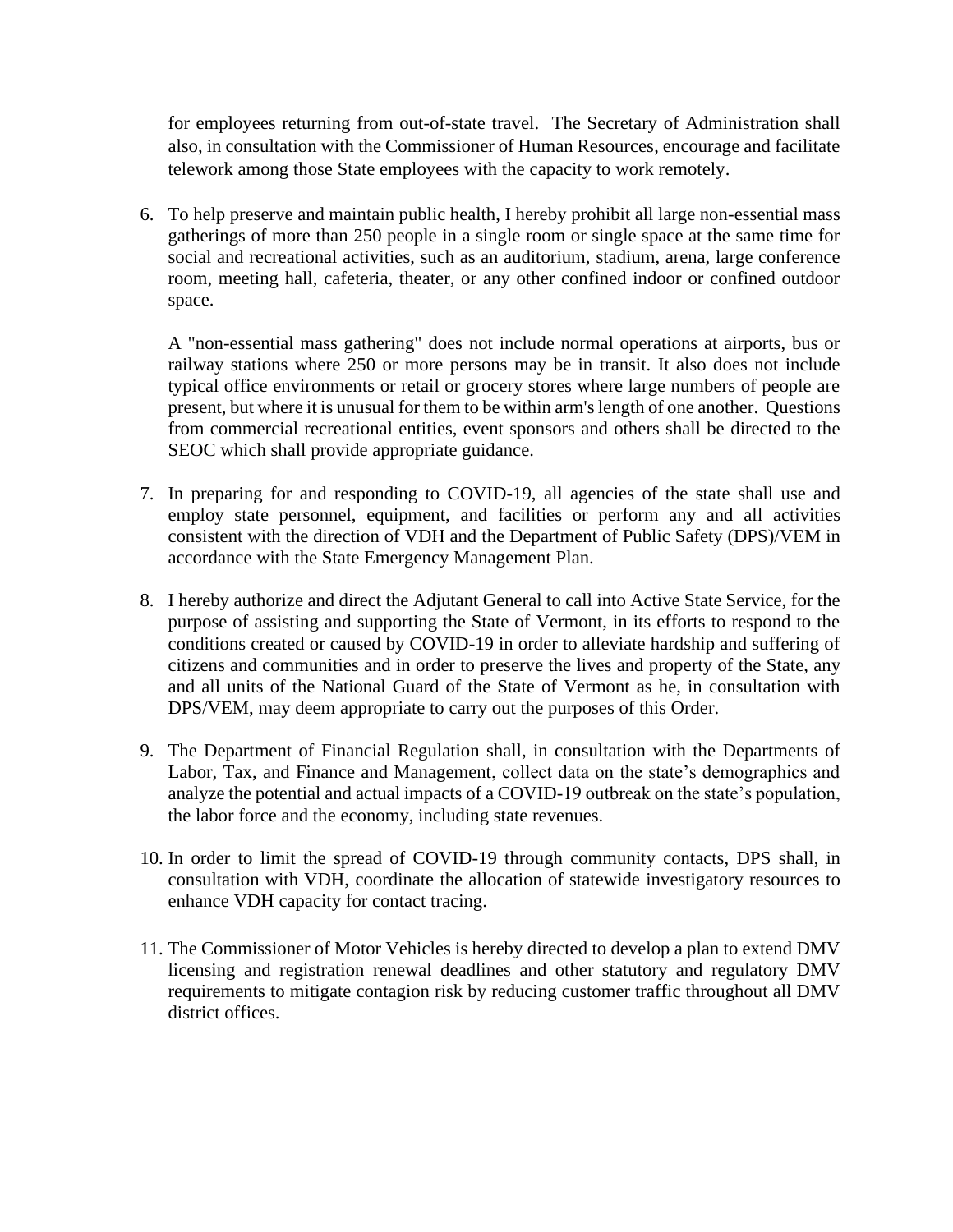- 12. While many are concerned about the welfare of their children in the pre-K-through-12 schools, suspension of school at this time is not recommended by the Commissioner of Health as of the date of this Order. The Secretary of Education is hereby directed to develop a contingency plan for school closings necessitated by COVID-19 for such time as this may be recommended by VDH and VEM.
- 13. I hereby direct that no school superintendent or school board shall cause a student or parent to be penalized for student absences that are the result of following medical advice or the guidance of VDH or arising from the concerns of parents or guardians relating to COVID-19.
- 14. The Commissioner of Health shall oversee the investigation, coordination and mitigation efforts for the duration of this Order. All local boards of health shall consult with and abide by the recommendations of the Commissioner of Health prior to taking any action regarding isolation or quarantine of an individual(s). Town health officers shall work with and assist the Department as directed by the Commissioner of Health.
- 15. Relevant rules governing medical services shall be suspended to the extent necessary to permit such personnel to provide paramedicine, transportation to destinations including hospitals and places other than hospitals or health care facilities, telemedicine to facilitate treatment of patients in place, and such other services as may be approved by the Commissioner of Health.
- 16. Relevant rules governing nursing services shall be suspended to the extent necessary to permit such personnel to provide medical care, including but not limited to administration of medicine, prescribing of medication, telemedicine to facilitate treatment of patients in place, and such other services as may be approved by the Secretary of State in consultation with the Commissioner of Health.
- 17. The Agency of Commerce and Community Development shall work with U.S. Small Business Administration (SBA) and Vermont Small Business Development Center (SBDC) to survey businesses to determine the economic impact of losses for the disaster period as compared to the same period of the preceding year for the purpose of applying to the U.S. Small Business Administration (SBA) for SBA Economic Injury Disaster Loans.
- 18. To ensure that workers affected by COVID-19 have access to wage replacement programs, I hereby direct the Department of Labor to extend unemployment insurance to those Vermonters following the instructions of their healthcare providers to self – isolate or quarantine; to remove the work search requirement for those workers affected by temporary closure of a business; and to temporarily suspend any mechanisms that would delay the release of funds to claimants. Further, I hereby direct the Commissioner of Labor to work with the Legislature on other opportunities to extend benefits to workers affected by  $COVID - 19$ .